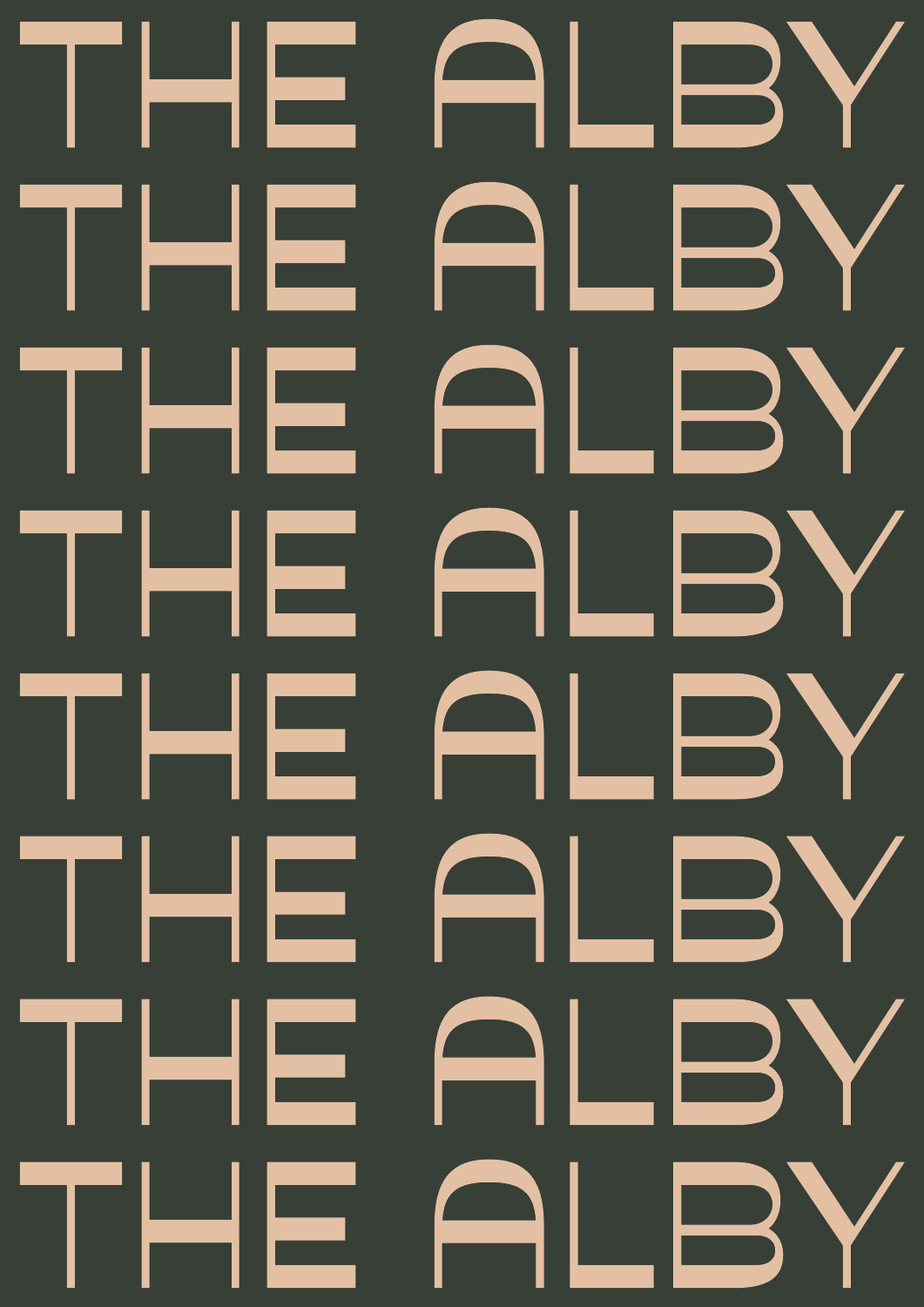## A MUST HAVE: SLOE BERRY GIN, APRICOT LIQUEUR AND FRESH LIME WHEEL.

| ANOTHER ALL-TIME FAVORITE. AMARETTO, LIME, SUGAR AND EGG WHITE - AND AS A CHERRY<br>ON TOP: A MARASCHINO CHERRY.                                                                     |    |
|--------------------------------------------------------------------------------------------------------------------------------------------------------------------------------------|----|
| <b>CAPRIOSKA</b><br>A MUST HAVE: SLOE BERRY GIN, APRICOT LIQUEUR AND FRESH LIME JUICE WITH A DEHYDRATED<br>LIME WHEEL.                                                               | 18 |
| <b>DARK &amp; STORMY</b><br>A SPICED RUM CLASSIC TOPED WITH LIME AND GINGER BEER.                                                                                                    | 19 |
| <b>MARGARITA</b><br>A REPOSADO TEQUILA CLASSIC WITH LIME AND SALT RIM.                                                                                                               | 18 |
| <b>OTILOM</b><br>A CLASSIC WITH WHITE RUM, MINT AND LIME.                                                                                                                            | 18 |
| <b>NEGRONI</b><br>A CLASSIC STIRRED WITH GIN, SELECT BITTER AND VERMOUTH ROUGE.                                                                                                      | 19 |
| <b>ESPRESSO MARTINI</b><br>YOUR COFFEE CLASSICS FAVORITE, COLD DRIP ESPRESSO, COFFEE LIQUOR, VODKA GARNISHED<br>WITH COFFEE BEANS.                                                   | 19 |
| <b>SELECT SPRITZ</b><br>THE GO TO ON A HOT DAY: SELECT APERITIF, TOPPED WITH PROSECCO AND SPARKLING WATER.<br>A SPRING OF MINT AND ORANGE SLICE WHEEL MAKE IT THE PERFECT REFRESHER. | 18 |
|                                                                                                                                                                                      |    |

## **ESPRESSO MARTINI**

## **SELECT SPRITZ**

| <b>OUR ALIBI</b><br>PLEASE ASK OUR FRIENDLY STAFF FOR THE COCKTAIL OF THE MONTH!                                                                                                                                                                                                 | 16              |
|----------------------------------------------------------------------------------------------------------------------------------------------------------------------------------------------------------------------------------------------------------------------------------|-----------------|
| <b>FOUR PILLARS BLOODY SHIRAZ SPRITZ</b><br>A REFRESHING SPRITZ WITH JUNIPER, PLUM AND SHIRAZ CHARACTER. MADE WITH FOUR PILLARS<br>BLOODY SHIRAZ GIN, REGAL ROGUE WILD ROSE VERMOUTH AND SOUR PLUM                                                                               | 17              |
| <b>ALBY BRAMBLE</b><br>SUMMER IN A GLASS: A REFRESHING SHAKEN COCKTAIL WITH GIN AND LIME TOPPED<br>WITH PLUM PURE OVER CRUSHED ICE.                                                                                                                                              | 18              |
| <b>GREAT PASSION</b><br>A PASSIONFRUIT ROMANCE: VODKA, SHAKEN WITH PASSIONFRUIT LIQUOR AND PASSION PULP.<br>FINISHED WITH A TROP FLAMED PASSIONFRUIT HALF FOR GARNISH - IT IS THE EYE CATCHER<br>FOR A SWEET AND TROPICAL COCKTAIL.                                              | 22              |
| <b>NO NAMED MEXICAN</b><br>YOU CAN'T GO WRONG WITH COCONUT AND TEQUILA. SERVED WITH A SALT RIM, THIS SHAKEN<br>COCKTAIL IS THE PREFECT MIX OF COCONUT RUM, AGAVE AND TEQUILA - PERFECT FOR THOSE<br>SPICY HOT SUMMER DAYS.                                                       | 20              |
| PASSIONFRUIT MARGARITA<br>SPICE & PASSION FRUIT - THIS COCKTAIL BEAUTIFULLY COMBINES THE TWO PARADOXES:<br>BETANGA TEQUILA, CHINOLA PASSION FRUIT, SHAKEN WITH PASSIONFRUIT PULP AND LIME<br>COMPLETED WITH A CHILLI SALT RIM, THIS LITTLE COUPE IS DEVILISHLY SPICY AND FRUITY. | 19              |
| <b>PEACHY KEEN</b><br>HAVE YOU EVER THOUGHT OF COMBINING BOURBON WITH PEACH? - THIS OLD FASHIONED STYLE<br>COCKTAIL SCREAMS SUMMER BY LEAVING A MILD PEACH FLAVOR ON YOU PALATE.                                                                                                 | 22 <sub>2</sub> |
| <b>RED FEVER</b><br>TALL POUR OF FOUR PILLARS SHIRAZ GIN, SUGAR, FRESH LIME & MINT, MUDDLED WITH BLOOD<br>ORANGE AND TOPPED WITH CAPI TONIC WATER.                                                                                                                               | 21              |
| <b>SERENITY NOW</b><br>LEAN BACK, RELAX AND ENJOY A SHAKEN ELDERFLOWER AND GIN COCKTAIL. A DEHYDRATED LIME<br>AS GARNISH LEAVES THE COCKTAIL VISUALLY SIMPLE BUT EVEN MORE SO EXCITING IN ITS FLAVOR.                                                                            | 17              |
| <b>SPICED APPLE MOJITO</b><br>MUDDLED LIMES, ROASTED APPLES & SPICED SYRUP, BUILT WITH MINT, APPLE LIQUOR AND SPICED<br>RUM - THIS MOJITO IS LIKE NO OTHER.                                                                                                                      | 22              |
| THE UNDERGROUND SPRITZ<br>TROPICAL LOVE: GRAPEFRUIT JUICE WITH RHUBI LIQUEUR AND UNDERGROUND VODKA, TOPPED WITH<br>ICE AND SODA WATER. THIS WINE GLASS WILL MAKE YOU FALL IN LOVE WITH RUBY RED GRAPEFRUIT.                                                                      | 17              |
| <b>TOMMY'S NEGRONI</b><br>POOR TOM'S GIN WITH AN AUSTRALIAN NATIVE VERMOUTH AND SELECT APERITIF. A CLASSIC WITH<br>A TWIST FOR ANY WEATHER AND OCCASION.                                                                                                                         | 20              |
| <b>WITH LOVE FROM MEXICO</b>                                                                                                                                                                                                                                                     | 20              |

## SOUTHSIDE 1 8

A MINTY CLASSIC WITH GIN.

# A L B E M A R L E M O C K T A I L S

MINUS MINQ $\qquad \qquad \qquad \qquad$ 

ALL-BAR-NON 22 CARAMELIZED PEAR, KOMBU, GINGER, BLACK TEA, AGAVE AND VANILLA. SALTED RASPBERRY, CHAMOMILE, ORGANIC CANE SUGAR AND VERJUS. SUB-SUB-URBAN 12 JAPANESE YUZU, VALENCIA ORANGES, CINNAMON AND MURRAY RIVER SALTS.

IMAGINE A TALL CHILLED GLASS WITH A LIGHT SALT RIM, FILLED WITH REPOSADO TEOUILA, AGAVE, AND RUBY GRAPEFRUIT JUICE , TOPPED WITH SODA AND DEHYDRATED RUBY GRAPEFRUIT HALF WHEEL .

## $C$ <sup>L</sup>ASS<sub>ICS</sub>

## AMARETTO SOUR 2 0 AN OTHER ALL-TIME FAVORITE. AMARETTO, LIME, SUGAR AND



## PLEASE SCAN THE QR CODE ON THE TABLE TO ORDER.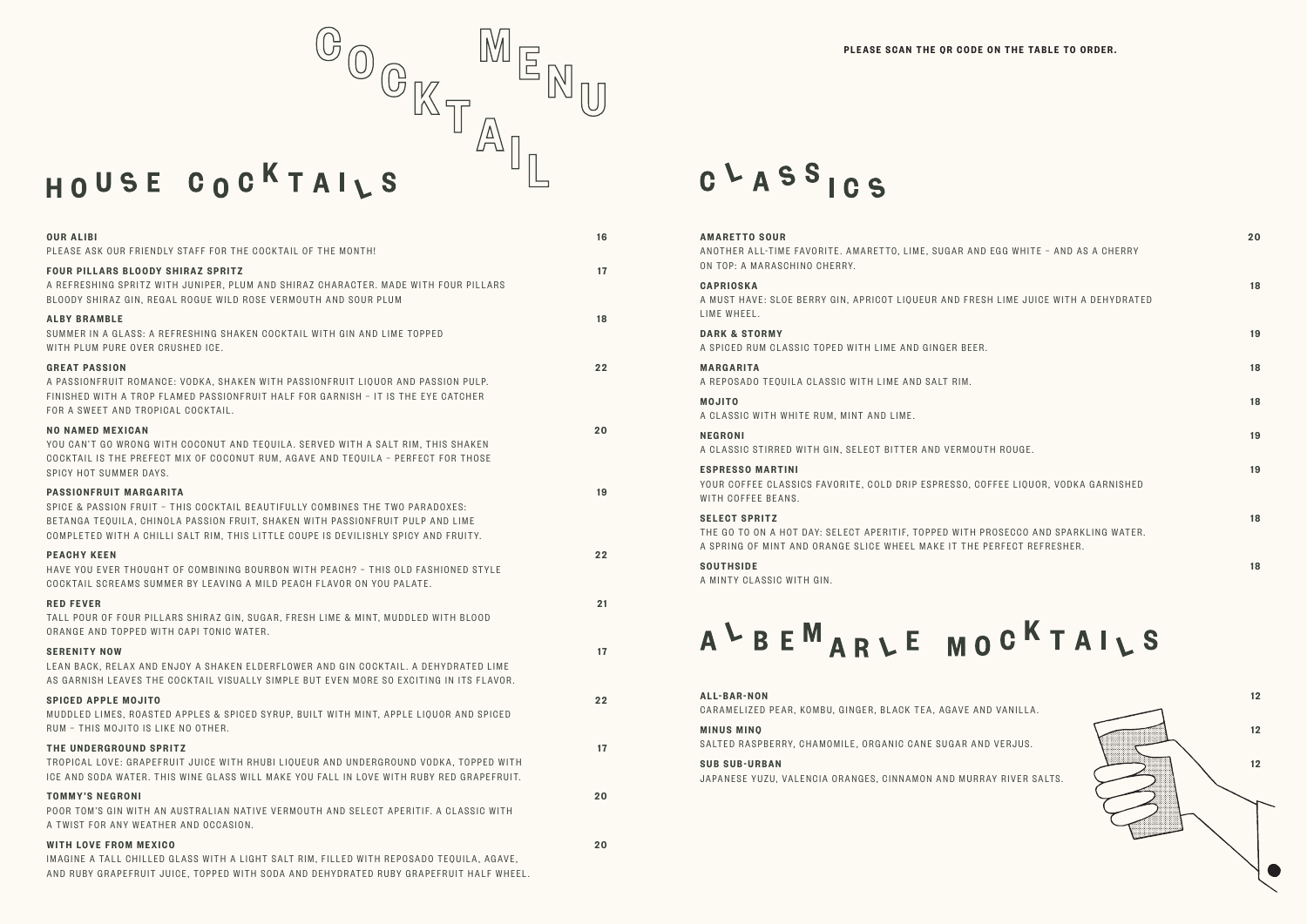## PLEASE SCAN THE QR CODE ON THE TABLE TO ORDER.

| <b>WOODBROOK CUVEE BRUT</b><br>BRIGHT AND FRESH WITH CRISP RED BERRIES AND LEMON, CHERRY, WHITE<br>STRAWBERRY AND HINTS OF FRESH HERB. PERSITE FLAVOR LENGTH AND<br>COMPLEX NOTES.                                   | <b>GLASS 9, BOTTLE 47</b>   |
|----------------------------------------------------------------------------------------------------------------------------------------------------------------------------------------------------------------------|-----------------------------|
| <b>IL FIORE PROSECCO DOC</b><br>FRUITY AND FLOWERY AROMA, HINTS OF RIPE GOLDEN APPLE AND SMALL<br>MOUNTAIN FLOWERS.                                                                                                  | <b>GLASS 10, BOTTLE 50</b>  |
| <b>BRAVE NEW WINE 'GLITTER US' PET NAT</b><br>RIESLING, VERMENTINO, SAUVIGNON BLANC AND GEWÜRZTRAMINER.<br>FUN, FRISKY FIZZER WITH NUTTY SAVOURINESS UNDER RIPE LEMON,<br>BROWN LIME, CLOUDY APPLE JUICE CHARACTERS. | <b>GLASS 14, BOTTLE 65</b>  |
| <b>BILLECART-SALMON BRUT CHAMPAGNE</b><br>FRUITY, ELEGANT AND FINE STYLE.                                                                                                                                            | <b>GLASS 24, BOTTLE 120</b> |
| <b>VEUVE CLIQUOT</b><br>VANILLA AND WHITE FRUITS AROMA AND MINERALITY. ROBUST ACIDITY,<br>SUBTLE NOTES OF WHITE PEACH. FINISH ECHOES A SUBTLE SMOKY NOTE.                                                            | <b>BOTTLE 170</b>           |
| <b>RUINART BLANC DE BLANC</b><br>CITRUS AND TROPICAL FRUITS UNDERLINED BY FRESH SPICES LIKE GINGER /<br>CARDAMOM. NOTES OF PINK PEPPERCORN, CITRON AND WHITE GRAPE FRUIT.                                            | <b>BOTTLE 230</b>           |
| <b>WOODBROOK SAUVIGNON BLANC</b><br>FRUITY, AND FLORAL. TOUCHES OF GREEN APPLE, WHITE PEACH, WITH A CRISP<br>FINISH. LIGHT PASSION FRUIT FLAVOUR.                                                                    | REG 9, TALL 15, BOTTLE 47   |
| <b>BABICH BLACK LABEL SAUVIGNON BLANC</b><br>FRESH GRASS, GUAVA, PAWPAW AND PASSIONFRUIT AROMAS LAYERED WITH<br>GRAPEFRUIT AND A SMOKY GREEN MUSK, PASSION FRUIT LAYERED PALATE<br>AND SPICY FINISH.                 | REG 11, TALL 19, BOTTLE 55  |
| PAUL CONTI CHARDONNAY<br>FRUITY AND DRY WITH A MEDIUM-LOW ACIDITY, LIFTED STONE-FRUIT AND<br>APPLE FLAVORS ARE BALANCED BY SUBTLE LEES AND HINTS OF SMOKY OAK.                                                       | REG 11, TALL 19, BOTTLED 55 |
| <b>KAESLER STONEHORSE CHARDONNAY</b><br>BUTTERY AND COMPLEX. FINE CITRUS NOTES AND A CLEAN MINERALITY<br>ENSURING AT BALANCED END.                                                                                   | REG 14, TALL 23, BOTTLE 65  |
| <b>CRAGGY RANGE KIDNAPPER'S CHARDONNAY</b><br>GREAT COMPLEXITY WITH NASHI PEAR, ROASTED ALMONDS, UNDENIABLE CITRUS<br>AND GRAPEFRUIT; TONES OF LEMON ZEST. PERSISTENT ACIDITY, EASY TO DRINK.                        | <b>BOTTLE 85</b>            |
| UNDERGROUND VIOLETS MOSCATO<br>FRUIT, FLORAL AND SWEET. MEDIUM ACIDITY AND BODY. LUSCIOUS & SWEET,<br>ROCKMELON AND STRAWBERRIES WITH A GENTLE FIZZ.                                                                 | REG 10, TALL 18, BOTTLE 50  |
| SANTI SORTESELE PINOT GRIGIO<br>FRUITY PALATE, NOTES OF STONE FRUIT, SHOWS RIPENESS AND ROUNDNESS,<br>ELEGANT ACIDITY AND SAVOURINESS LEADS TO A LINGERING FINISH.                                                   | REG13, TALL 21, BOTTLE 60   |
| <b>LUCKY CAT PINOT GRIS</b><br>CRISP AND REFRESHING, A CRUNCHY, AND SLIGHTLY SPICY, PEAR AND APPLE<br>FLAVORED TREAT.                                                                                                | REG 15, TALL, 25, BOTTLE 70 |
| <b>TYRRELL'S BELFORD SEMILLON</b><br>AROMATIC MINERAL DRIVE, FRUITY AND HERBAL AROMA. DRY SWEETNESS,<br>SOFT TANNINS, WITH A MEDIUM TO HIGH ACIDITY, FINE FLAVORS OF WHITE<br>FLOWERS, AND A TOUCH OF PEACH.         | REG 14, TALL 23, BOTTLE 65  |

THE PAWN CO. GRUNER VELTNER **EXECUTE 20** ACCESS AND REG 14, TALL 23, BOTTLE 75 GENTLE TANNIN ON FINISH. TOMFOOLERY BLURRED LINES CABERNET SAUVIGNON **EXAMPLE 19** BOTTLE 75 BRIGHT BERRY FRUITS OF RED CHERRY AND RASPBERRY WITH DELICATE PEPPER, SPICE AND CLOVE, NOTES OF BLOOD ORANGE, VIOLETS AND BLACK FRUITS. PENLEY FRANCIS CABERNET FRANC REG 13, TALL 21, BOTTLE 60 BRIGHT BERRY FRUITS OF RED CHERRY AND RASPBERRY WITH DELICATE PEPPER, SPICE AND CLOVE, NOTES OF BLOOD ORANGE, VIOLETS AND BLACK FRUITS.

|                                                           | THE PAWN CO. GRUNER VELTNER<br>FLAVORS OF PEACH, WHITE NECTARINE & SPICE COMPLIN<br>WINE WITH TIGHTLY WOVEN ACIDITY & A DRY, REFRESHIN                                             |
|-----------------------------------------------------------|------------------------------------------------------------------------------------------------------------------------------------------------------------------------------------|
|                                                           | <b>GROSSET SPRINGVALE RIESLING</b><br>LIME DRIVEN WITH MINERAL BACKGROUND, DRY, FINELY &<br>BACKGROUND.                                                                            |
|                                                           | <b>EDEN ROAD RIESLING</b><br>INTENSE TROPICAL FRUIT, LIME AND LYCHEES AROMAS W<br>FRESH AND LONG PALATE.                                                                           |
|                                                           | <b>PRESSING MATTERS R9 RIESLING</b><br>THE IDEAL SPRING AND SUMMER WINE: FRUITY & SPICY, I<br>LEMONY. PALATE IS JUST OFF-DRY AND FRUITY, MED-HIG<br>SWEETNESS SETTLING THE PALATE. |
|                                                           | <b>DELINOUENTE VERMENTINO</b>                                                                                                                                                      |
|                                                           | CITRUS HITS FROM A CLEAN, CRISP AND FLORALLY LIFTE<br><b>DOMAINE VACHERON SANCERRE BLANC</b>                                                                                       |
|                                                           | FRUITY, DRY, MEDIUM ACIDITY. AROMAS AND FLAVORS OF<br>SEA SALT AND CRISPY PEARS.                                                                                                   |
| B<br>②<br>ØD<br>m                                         | <b>NICK SPENCER WINES ROSE</b><br>AROMAS OF TANGERINE, RED BERRIES AND FRESH WATER<br>BEAUTIFULLY BALANCED AND DRY.                                                                |
|                                                           | <b>DOM. SAINTE MARIE CUVEE TRADITION ROSE</b><br>DRY WITH MEDIUM TO LOW ACIDITY. FLORAL, THE MOUTH<br>PLEASANT AND WELL BALANCED, WITH A SALTY END.                                |
|                                                           | <b>WHISTLER DRY AS BONE ROSE</b><br>FRUIT INTENSITY, FULL MIDDLE SECTION TIGHTLY BOUND<br>AND MANDARIN ACIDITY. A TOUCH OF FRUIT SWEETNESS                                         |
| <u>그리</u><br>$\boxed{m}$<br>$\ominus$<br>M<br>D<br>Z<br>m | <b>WOODBROOK SHIRAZ</b><br>BOLD AND FULL BODIED WITH MEDIUM DRYNESS AND ACI<br>AND BLACK BERRIES, CLOVES AND SOME OAK / VANILLA.                                                   |
|                                                           | DIXON CREEK PINOT NOIR<br>EARTHINESS OPENS TO NOTES OF WILD CHERRY. OUTBUR<br>PALATE, BODY FULL OF MOMENTUM AND TENSION ENDING                                                     |
|                                                           | <b>ARCHITECTS OF WINE NEBBIOLO</b><br>BRIGHT CHERRIES AND RASPBERRIES, SAVOURINESS AND<br>EARTHY NOTES.                                                                            |
|                                                           | <b>BABO CHANTI</b><br>DRY WITH LIFTED FLORALS AND SOUR CHERRY, ORANGE I<br>JUICY FRESHNESS, HINT OF DRIED HERBS COMPLEMENTS<br>GENTI F TANNIN ON FINISH.                           |

**MENT A SLIGHTLY TEXTURAL** NG MINERAL FINISH. REG 11, TALL 19, BOTTLE 55 STRUCTURED WITH MINERAL REG 14, TALL 23, BOTTLE 65 VITH A LOVELY MINERAL, **BOTTLE 80** FRESH, BRIGHT AND CLEAN, H ACIDITY, DASH OF REG 14, TALL 23, BOTTLE 65 ED BAND OF GRAPES, TROPICAL. BOTTLE 120 F LEMONS AND LIMES, REG 13, TALL 21, BOTTLE 60 A MELON. THE PALATE IS REG 14, TALL 24, BOTTLE 68 IS CLEAN, SOFT, BOTTLE 70 D WITH CRUNCHY RASPBERRY LINGERS AT THE FINISH. REG 9, TALL 15, BOTTLE 47 IDITY. BLACK CHERRY REG 13, TALL 21, BOTTLE 60 R T OF FRESHNESS ON G IN A HINT OF VANILLA. REG 17, TALL 28, BOTTLE 80 **MINERALITY AND** REG 15, TALL 25, BOTTLE 70 RIND NOTES, G A CIDITY AND

## WINE LIST